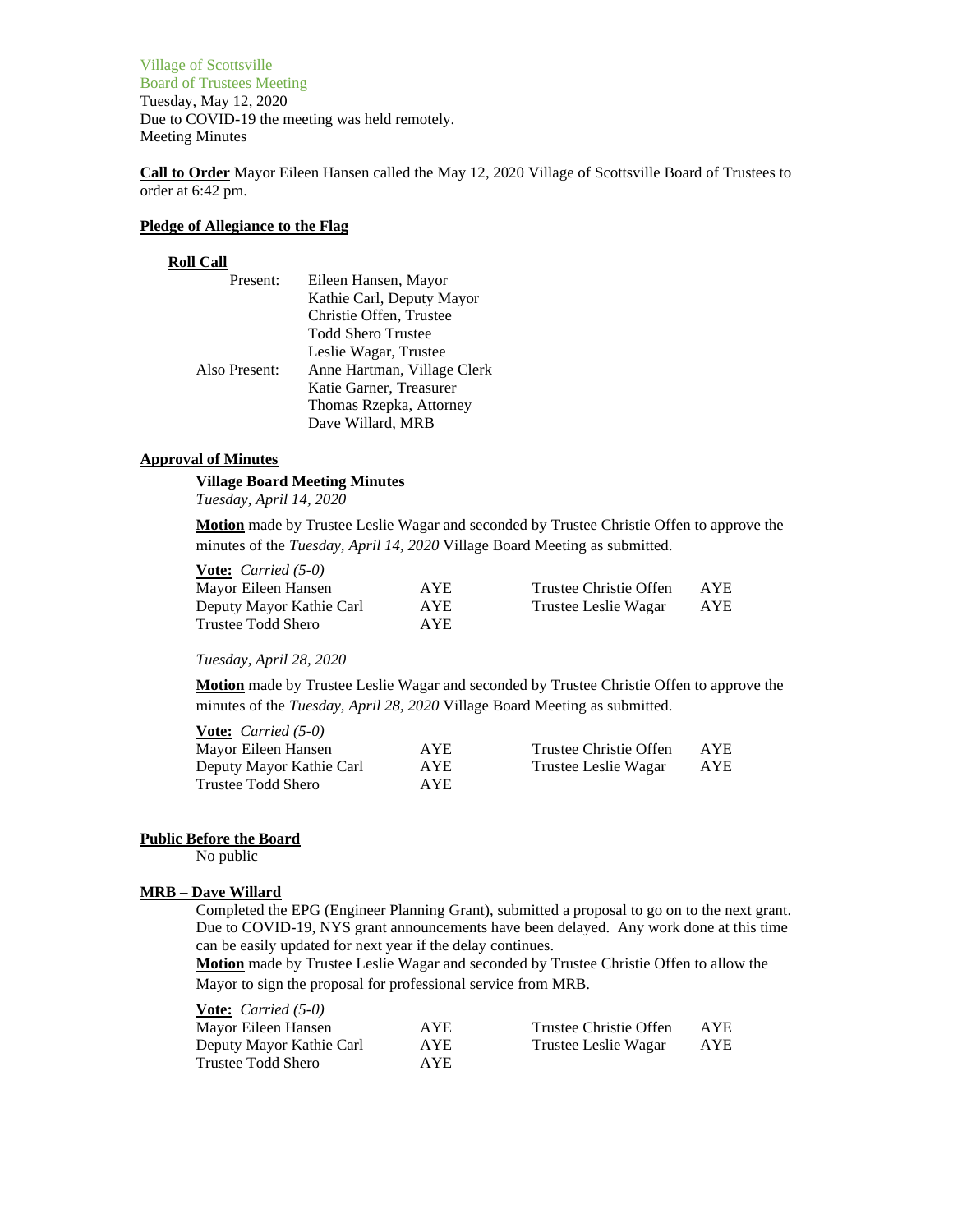## **Reports - Attorney Thomas Rzepka**

Village election rescheduled to September 15, 2020

#### **Department Reports**

## **Building Inspector/Code Enforcement Officer**

Continuing to work remotely, practicing proper social distancing on all site visits

#### **DPW – Ken Bohn & Todd Schwasman**

High-volume stakeouts Remedied sewer plugs Main Street Flags and Banners up Mowing/String-trimming (all locations) High-volume bags and brush Cold patching potholes Soil & seed work at multiple locations North Road DOT Project to begin soon Greenway Project is underway

| <b>PTO Rollover</b>    | Vacation      | Choice       |
|------------------------|---------------|--------------|
| Kenny Bohn             | 100 hours     |              |
| Kyle Carpino           | 52 hours      | $25.5$ hours |
| Todd Schwasman         | 54.5 hours    | 8.5 hours    |
| <b>Brandon Taggart</b> | 44.75 hours   | 22.5 hours   |
| Kyle Tillich           | 30 hours      | 24 hours     |
| Anne Hartman           | $47.25$ hours | 37.75 hours  |

**Motion** made by Trustee Leslie Wagar and seconded by Trustee Christie Offen to pay out all unused vacation hours and to carryover up to 20 hours of Choice time to use by September 1, 2020.

Discussion- Treasurer recommends paying out the vacation hours because those hours are in this budget year. They will not be able to take off this time in the next two weeks.

| <b>Vote:</b> <i>Carried</i> $(5-0)$ |            |                        |            |
|-------------------------------------|------------|------------------------|------------|
| Mayor Eileen Hansen                 | AYE        | Trustee Christie Offen | <b>AYE</b> |
| Deputy Mayor Kathie Carl            | <b>AYE</b> | Trustee Leslie Wagar   | AYE        |
| Trustee Todd Shero                  | AYE.       |                        |            |

# **Treasurer – Katie Garner**

# **Contents**

| Packet 1 | <b>Treasurers Report</b>                  |
|----------|-------------------------------------------|
|          | AP Checking Rec                           |
|          | <b>Bank-Book Activity</b>                 |
|          | <b>MM Reserve Accounts</b>                |
| Packet 2 | <b>AP Check Listing Prepaids</b>          |
| Packet 3 | AP Check Listing Payables thru 05/12/2020 |
| Packet 4 | Revenue Report                            |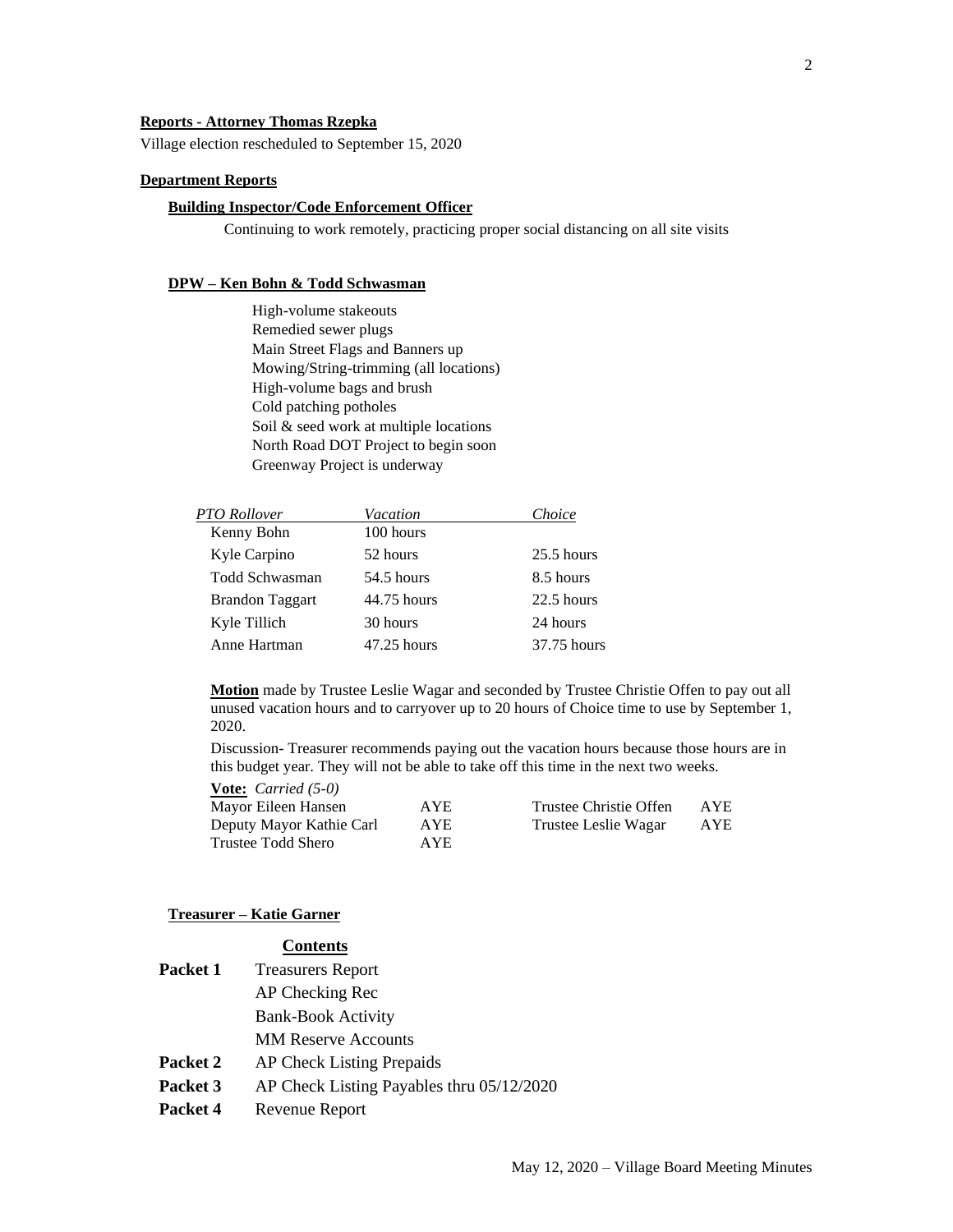# Packet 5 Expense Report

# *Month End Close April 30, 2020*

# *Prepaid Bills:*

**Motion** made by Trustee Leslie Wagar and seconded by Deputy Mayor Kathie Carl to approve the prepaid bills through May, 2020, with totaling *\$6,533.41*.

| <b><u>Vote:</u></b> <i>Carried</i> $(5-0)$ |            |                        |            |
|--------------------------------------------|------------|------------------------|------------|
| Mayor Eileen Hansen                        | <b>AYE</b> | Trustee Christie Offen | AYE        |
| Deputy Mayor Kathie Carl                   | <b>AYE</b> | Trustee Leslie Wagar   | <b>AYE</b> |
| Trustee Todd Shero                         | AYE.       |                        |            |

# *Pay Bills:*

**Motion** made by Trustee Leslie Wagar and seconded by Trustee Christie Offen to approve payables on the AP Check Register Report through May 12, 2020, with General Payables totaling *\$17,130.31*.

| AYE. | Trustee Christie Offen | AYE.       |
|------|------------------------|------------|
| AYE  | Trustee Leslie Wagar   | <b>AYE</b> |
| AYE. |                        |            |
|      |                        |            |

## *Budget Amendment:*

**Motion** made by Trustee Christie Offen and seconded by Trustee Leslie Wagar to approve the 2020-2021 Budget as amended to lower the sewer unit rate.

| <b><u>Vote:</u></b> <i>Carried</i> $(5-0)$ |            |                        |     |
|--------------------------------------------|------------|------------------------|-----|
| Mayor Eileen Hansen                        | AYE.       | Trustee Christie Offen | AYE |
| Deputy Mayor Kathie Carl                   | <b>AYE</b> | Trustee Leslie Wagar   | AYE |
| Trustee Todd Shero                         | <b>AYE</b> |                        |     |

## **Updates:**

I've been working on budget and sewer units

Sewer units decreased since Rodwin buildings no longer occupied

\*\*Board Resolution: approve 2020-2021 Budget as amended to lower sewer unit rate

Spoke with NYSDOT point of contact no funding information available for any NYS municipality in regards to CHIPS, Extreme Winter Recovery or Pave-NY

Received updated invoice for Davey Resource Group for Tree Inventory totaling \$ 17,305.00 \*\*How does reimbursement work?

Monroe County expecting 25-35% loss in sales tax revenue due to COVID-19 crisis. Waiting to receive final qu sales tax revenue from MC to determine what that loss may look like for village in 2020-2021 year

National Grid LED Street Light Conversion \*\*Reimbursement Status?

## **Expenses:**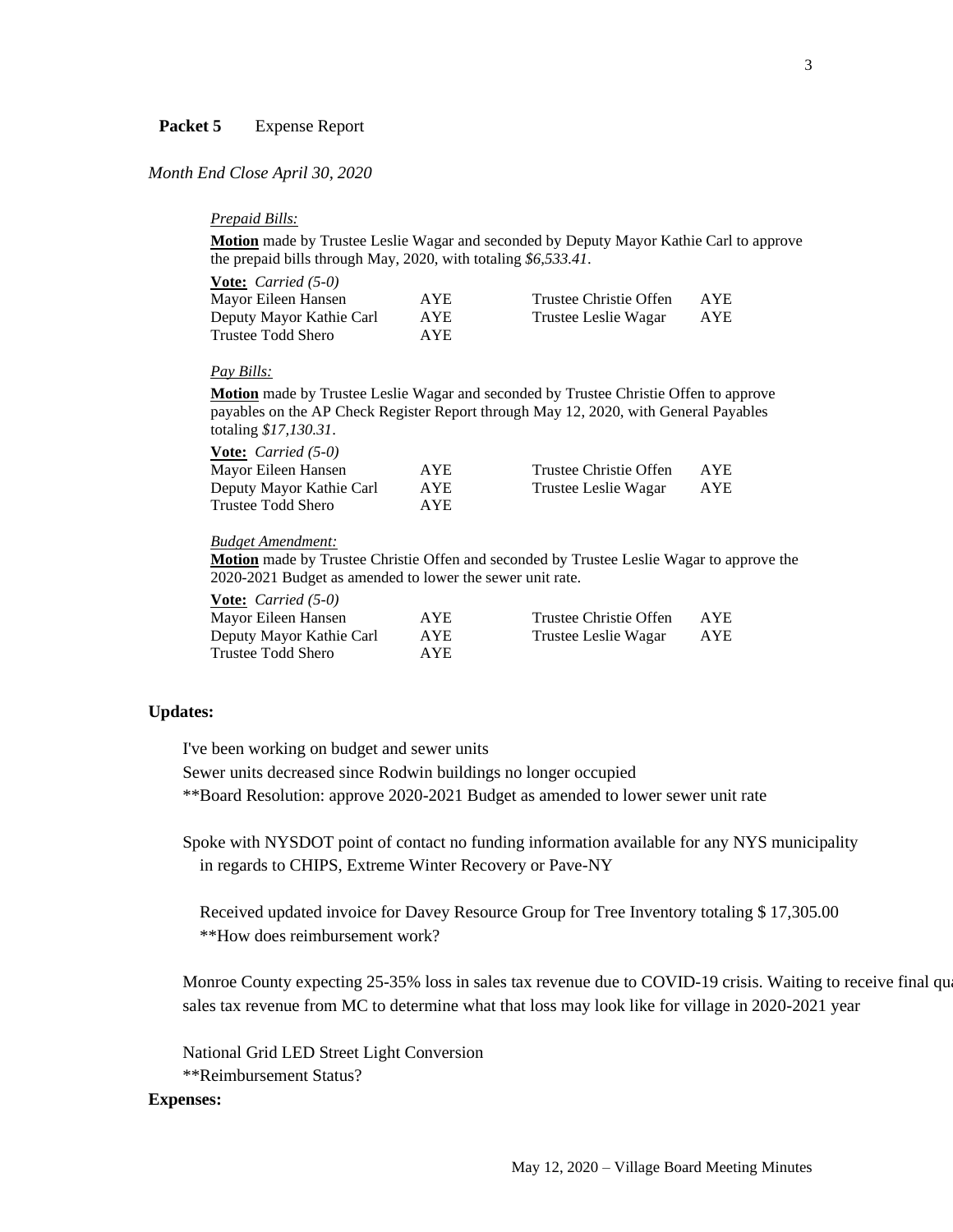|               | <b>Overspent Lines</b>         | Why?                               |
|---------------|--------------------------------|------------------------------------|
| A.1440.4      | <b>Engineering Contractual</b> | <b>MRB Scott Crescent ???</b>      |
|               | <b>Street Lighting</b>         |                                    |
| A.5182.2      | Equipment                      | <b>LED Street Light Conversion</b> |
| $***A.8140.1$ | <b>Storm Sewer Salaries</b>    | Catch basin grant?                 |
| A.8140.4      | <b>Storm Sewer Contractual</b> | <b>EPG Grant?</b>                  |
| A.8010.1      | Zoning Board - Salaries        | Underbudgeted                      |
| A.8020.1      | <b>Planning Board Salaries</b> | Underbudgeted                      |

\*\*\*Storm Sewer Salary still overbudget reached out to grant poc for catch basins back in March and still no response

# **Suggested Budget Transfers:**

| Description                      | <b>Account Code</b> | To           | From   | Why?        |
|----------------------------------|---------------------|--------------|--------|-------------|
| Zoning Board - Salaries          | A.8010.1            | \$<br>233.40 |        | Underbudget |
| Zoning Board - Contractual       | A.8010.4            |              | 233.40 |             |
| <b>Planning Board - Salaries</b> | A.8020.1            | 233.40       |        | Underbudget |
| Planning Board - Contractual     | A.8020.4            |              | 225.00 |             |
| Zoning Board - Contractual       | A.8010.4            |              | 8.40   |             |
|                                  |                     |              |        |             |

*\$ 466.80 \$ 466.80* 

Nowhere is it in writing as to what the stipend in. This should be addressed along with combining the boards.

**Motion** made by Trustee Leslie Wagar and seconded by Trustee Christie Offen to approve the

| budget transfers as listed above from the May 2020 Treasurers Report. |            |                        |            |
|-----------------------------------------------------------------------|------------|------------------------|------------|
| <b>Vote:</b> <i>Carried</i> $(5-0)$                                   |            |                        |            |
| Mayor Eileen Hansen                                                   | AYE.       | Trustee Christie Offen | <b>AYE</b> |
| Deputy Mayor Kathie Carl                                              | <b>AYE</b> | Trustee Leslie Wagar   | AYE        |
| Trustee Todd Shero                                                    | AYE.       |                        |            |

| <b>Suggested Budget Amendments:</b> |          | Revenue<br>S | Expense     |
|-------------------------------------|----------|--------------|-------------|
| Other Government Aid                | A.3089   | 15,000.00    |             |
|                                     |          |              |             |
| Storm Sewers - Contractual          | A.8130.4 |              | 7,484.00    |
|                                     |          |              |             |
| Engineer - Contractual              | A.1440.4 |              | 7,516.00    |
|                                     |          | 15,000.00    | \$15,000.00 |

*To adjust budget for EPG Grant received \$15,000*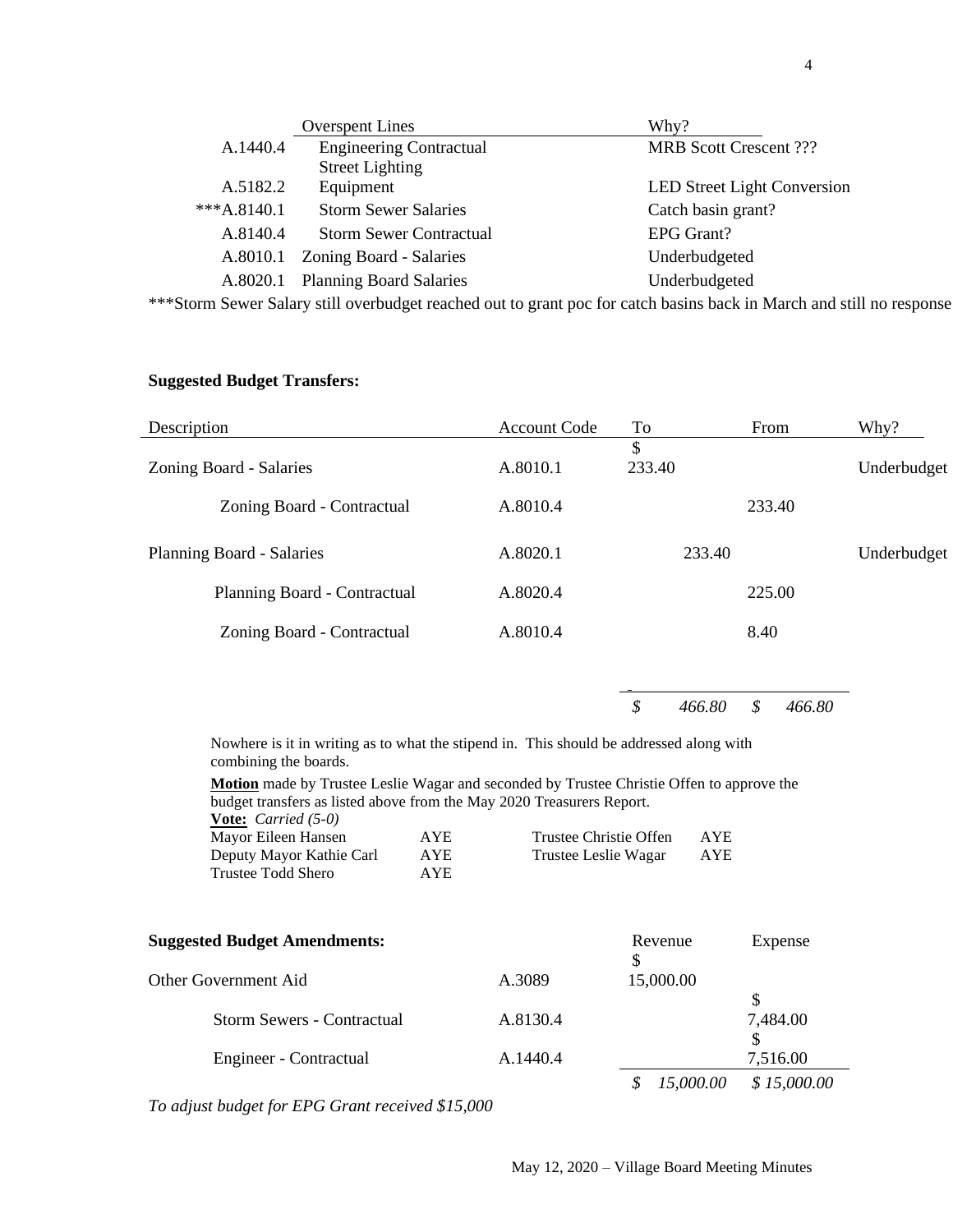# **Suggested Board Resolution:**

\*\*Board Resolution: approve 2020-2021 Budget as amended to lower sewer unit rate

**Motion** made by Trustee Christie Offen and seconded by Trustee Leslie Wagar to approve the budget amendments as listed above from the May 2020 Treasurers Report in an amount not to exceed \$15,000.

| <b><u>Vote:</u></b> <i>Carried</i> $(5-0)$ |            |                        |      |
|--------------------------------------------|------------|------------------------|------|
| Mayor Eileen Hansen                        | AYE.       | Trustee Christie Offen | AYE. |
| Deputy Mayor Kathie Carl                   | <b>AYE</b> | Trustee Leslie Wagar   | AYE  |
| Trustee Todd Shero                         | AYE.       |                        |      |

## **Clerk – Anne Hartman**

Tax bill info has been submitted for printing – instructed to mail payments in. Remote work NYCOM webinars Packaging masks to distribute Plexiglass shield being put up in the office window.

# **Trustee Reports:**

## No Reports

**Deputy Mayor Kathie Carl - Finance**

**Trustee Christie Offen -** Grants

## **Trustee Todd Shero - E**quipment

## **Trustee Leslie Wagar - C**ommunications

#### **Mayor's Reports - Eileen Hansen**

Attending various webinars Canawaugus Park – demolition of the boardwalk and building renovations, portions of the Greenway closed Taxes – sent in letter to request no interest on late payments Working with the Town to reopen May 18, building will be locked and by appointment only

#### **Old Business**

No old business.

#### **New Business**

Planning Board – Tom Sands resigned will place an ad for replacement.